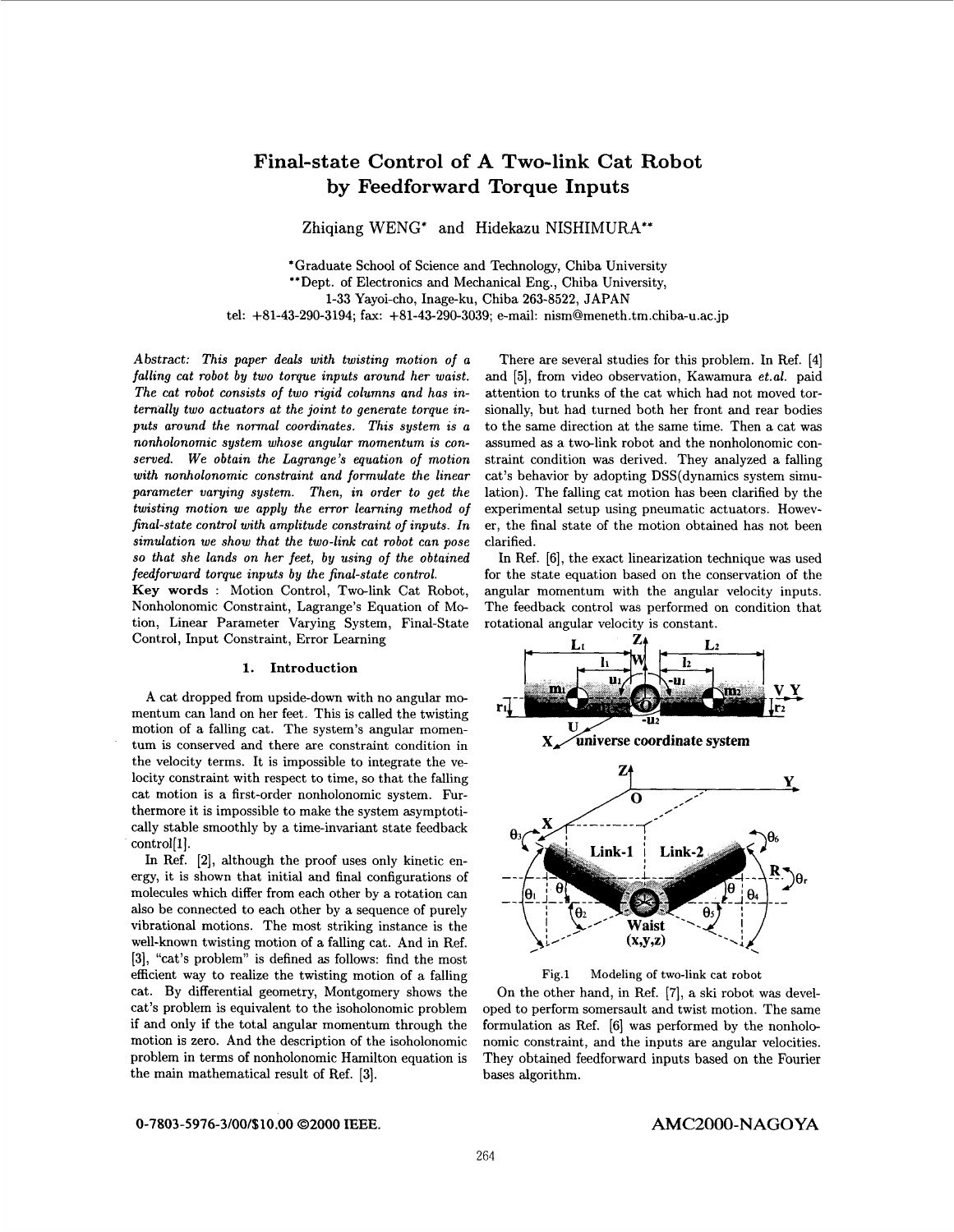This paper formulates the state equation which has torque inputs to the joint by using the nonholonomic constraint and Lagrange's function based on Ref. *[8],* with respect to the same two-link cat robot without torsion **as** the study of Kawamura *et.a1.[4].* Then, we transform the system into the linear parameter varying system. The feedforward torque inputs were obtained by the final state control with error learning to bring the system from an initial state to **a** final state in a desired time. It is verified by simulation that the objective motion control is realized by feedforward inputs based on the final-state control.

#### **2.** Modeling

In this section, we lead the dynamical model of the two-link cat robot without torsion **as** shown in Fig. **1.**  Two actuators are arranged around the waist to occur torque around U-axis and W-axis and torque inputs around the waist can bend the waist joint. The notations

| in this paper are shown as follows: |  |                                                                       |  |  |  |
|-------------------------------------|--|-----------------------------------------------------------------------|--|--|--|
| $S_i = \sin \theta_i$               |  | $C_i = \cos \theta_i$<br>$(i = 1, 2, 3, 4, 5, 6)$                     |  |  |  |
| $\theta_{1,4}$ (rad)                |  | : angle around U-axis                                                 |  |  |  |
| $\theta_3$ (rad)                    |  | : angle around V-axis                                                 |  |  |  |
| $\theta_{2,5}(\text{rad})$          |  | : angle around W-axis                                                 |  |  |  |
| $\theta_r$ (rad)                    |  | : angle around R-axis                                                 |  |  |  |
| $\theta$ (rad)                      |  | : bending angle of robot                                              |  |  |  |
| $m_{1,2}$ (kg)                      |  | : mass of link                                                        |  |  |  |
| $r_{1,2}(m)$                        |  | : radius of link                                                      |  |  |  |
| $L_{1,2}(m)$                        |  | : length of link                                                      |  |  |  |
| $l_{1,2}(m)$                        |  | : distance from waist to center of gravity                            |  |  |  |
| $J_{1,3}(\text{kg} \cdot m^2)$      |  | : inertial moment around ${\rm U}$ or ${\rm W}\textrm{-axis}$         |  |  |  |
| $J_{2,4}({\rm kg}\!\cdot\!m^2)$     |  | : inertial moment around V-axis                                       |  |  |  |
| $J_r(\text{kg}\cdot m^2)$           |  | : inertial moment around R-axis                                       |  |  |  |
| $u_1(N \cdot m)$                    |  | : torque input around U-axis                                          |  |  |  |
| $u_2(N \cdot m)$                    |  | : torque input around W-axis                                          |  |  |  |
|                                     |  | $d_{1,2}(N \cdot m \cdot s / rad)$ : damping coefficient around waist |  |  |  |
| $g(m/s^2)$                          |  | : gravitational acceleration                                          |  |  |  |
|                                     |  |                                                                       |  |  |  |

On the assumption that only internal forces act on the two-link cat robot and that the parameters of link-1 are the same as those of link-2, it is clear that  $\theta_1 = -\theta_4$ ,  $\theta_2 = -\theta_5$ ,  $\theta_3 = \theta_6$ ,  $y = 0$ .

### **2.1** Nonholonomic constraint condition

Ref. *[4]* gave the nonholonomic constraint condition

$$
2J_2\dot{\theta}_3\cos\theta_1\cos\theta_2 + 2J_r\dot{\theta}_r = 0.
$$
 (1)

Solving Eq.  $(1)$  for  $\dot{\theta}_3$  yields

$$
\dot{\theta}_3 = f_1(\theta_1, \theta_2)\dot{\theta}_1 + f_2(\theta_1, \theta_2)\dot{\theta}_2 \tag{2}
$$

where

$$
f_1 = \frac{[(3r^2 + L^2) + (3r^2 - L^2)\cos^2\theta_1\cos^2\theta_2]\sin\theta_2}{-6r^2\cos\theta_1\cos\theta_2(1 - \cos^2\theta_1\cos^2\theta_2)},
$$

and

$$
f_2 = \frac{[(3r^2 + L^2) + (3r^2 - L^2)\cos^2\theta_1\cos^2\theta_2]\sin\theta_1}{6r^2(1 - \cos^2\theta_1\cos^2\theta_2)}.
$$

Differential calculus to Eq. (2) yields

$$
\ddot{\theta}_3 = f_1(\theta_1, \theta_2)\ddot{\theta}_1 + f_2(\theta_1, \theta_2)\ddot{\theta}_2 + f_{12}(\theta_1, \theta_2, \dot{\theta}_1, \dot{\theta}_2)
$$
 (3)

where

$$
f_{12} = \frac{\partial f_1}{\partial \theta_1} \dot{\theta}_1^2 + \frac{\partial f_2}{\partial \theta_2} \dot{\theta}_2^2 + (\frac{\partial f_1}{\partial \theta_2} + \frac{\partial f_2}{\partial \theta_1}) \dot{\theta}_1 \dot{\theta}_2.
$$

# **2.2** Equation of motion with Lagrange's function

An equation of motion with Lagrange's function is described as Eq.  $(4)$ , where *T* is the kinetic energy, *V* is the potential energy, and *D* is the loss energy.

$$
\langle \frac{d}{dt} \left( \frac{\partial L}{\partial \dot{q}} \right) - \frac{\partial L}{\partial q} + \frac{\partial D}{\partial \dot{q}} \; , \; \delta q \rangle = \langle u \; , \; \delta q \rangle \tag{4}
$$

where  $q = [x \ z \ \theta_1 \ \theta_2 \ \theta_3]^T$ ,  $L = T - V$ ,  $\delta q$  is the variation of *q,* and ( , ) means the inner product. Then, from Eq. (2) we obtain

$$
\delta\theta_3 = f_1(\theta_1, \theta_2)\delta\theta_1 + f_2(\theta_1, \theta_2)\delta\theta_2, \tag{5}
$$

and using Eqs. **(3)** and **(5)** yields

$$
\left(\frac{d}{dt}\left(\frac{\partial L}{\partial \theta_3}\right) - \frac{\partial L}{\partial \theta_3} + \frac{\partial D}{\partial \theta_3}\right) \delta \theta_3 = J_2 \ddot{\theta_3} \delta \theta_3
$$
  
=  $J_2(f_1 \ddot{\theta_1} + f_2 \ddot{\theta_2} + f_{12})(f_1 \delta \theta_1 + f_2 \delta \theta_2).$  (6)

Using Eq.  $(6)$ , Eq.  $(4)$  can be rewritten as follows:

$$
(2m_1\ddot{x} - 2m_1l_1S_1S_2\theta_1 + 2m_1l_1C_1C_2\theta_2
$$
  
\n
$$
-2m_1l_1(\dot{\theta}_1^2 + \dot{\theta}_2^2) C_1S_2 - 4m_1l_1\dot{\theta}_1\dot{\theta}_2C_2S_1)\delta x
$$
  
\n
$$
+(2m_1\ddot{z} - 2m_1l_1C_1\ddot{\theta}_1 + 2m_1l_1\dot{\theta}_1^2S_1 + 2m_1g)\delta z
$$
  
\n
$$
+(-m_1l_1S_1S_2\ddot{x} - m_1l_1C_1\ddot{z} + (m_1l_1^2 + J_1)\ddot{\theta}_1 - m_1l_1gC_1
$$
  
\n
$$
+m_1l_1^2\dot{\theta}_2^2C_1S_1 + 2d\dot{\theta}_1 + J_2(f_1\ddot{\theta}_1 + f_2\ddot{\theta}_2 + f_{12})f_1)\delta\theta_1
$$
  
\n
$$
+(m_1l_1C_1C_2\ddot{x} + (m_1l_1^2C_1^2 + J_1)\ddot{\theta}_2 - 2m_1l_1^2\dot{\theta}_1\dot{\theta}_2C_1S_1
$$
  
\n
$$
+2d\dot{\theta}_2 + J_2(f_1\ddot{\theta}_1 + f_2\ddot{\theta}_2 + f_{12})f_2)\delta\theta_2
$$
  
\n
$$
= u_1\delta\theta_1 + u_2\delta\theta_2.
$$
  
\n(7)

We can eliminate  $\ddot{x}$  and  $\ddot{z}$  from Eq. (7), then we can derive equations of motion as follows:

$$
(m_1 l_1^2 S_1^2 C_2^2 + J_1 + J_2 f_1^2) \ddot{\theta}_1 + m_1 l_1^2 (\dot{\theta}_1^2 + \dot{\theta}_2^2) C_1 C_2^2 S_1
$$
  
+
$$
(m_1 l_1^2 S_1 C_1 S_2 C_2 + J_2 f_1 f_2) \ddot{\theta}_2 + 2 d \dot{\theta}_1
$$
  
+
$$
(J_2 f_{12} f_1 / S_2 - 2 m_1 l_1^2 \dot{\theta}_1 \dot{\theta}_2 S_1^2 C_2) S_2 = u_1,
$$
  

$$
(m_1 l_1^2 S_1 C_1 S_2 C_2 + J_2 f_1 f_2) \ddot{\theta}_1 + m_1 l_1^2 (\dot{\theta}_1^2 + \dot{\theta}_2^2) C_2 C_1^2 S_2
$$
  
+
$$
(m_1 l_1^2 C_1^2 S_2^2 + J_1 + J_2 f_2^2) \ddot{\theta}_2 + 2 d \dot{\theta}_2
$$
  
+
$$
(J_2 f_{12} f_2 / S_1 - 2 m_1 l_1^2 \dot{\theta}_1 \dot{\theta}_2 S_2^2 C_1) S_1 = u_2.
$$

It is worth while noting that the falling cat is unrelated to gravitation, because the gravitational term of the governing equation is disappeared.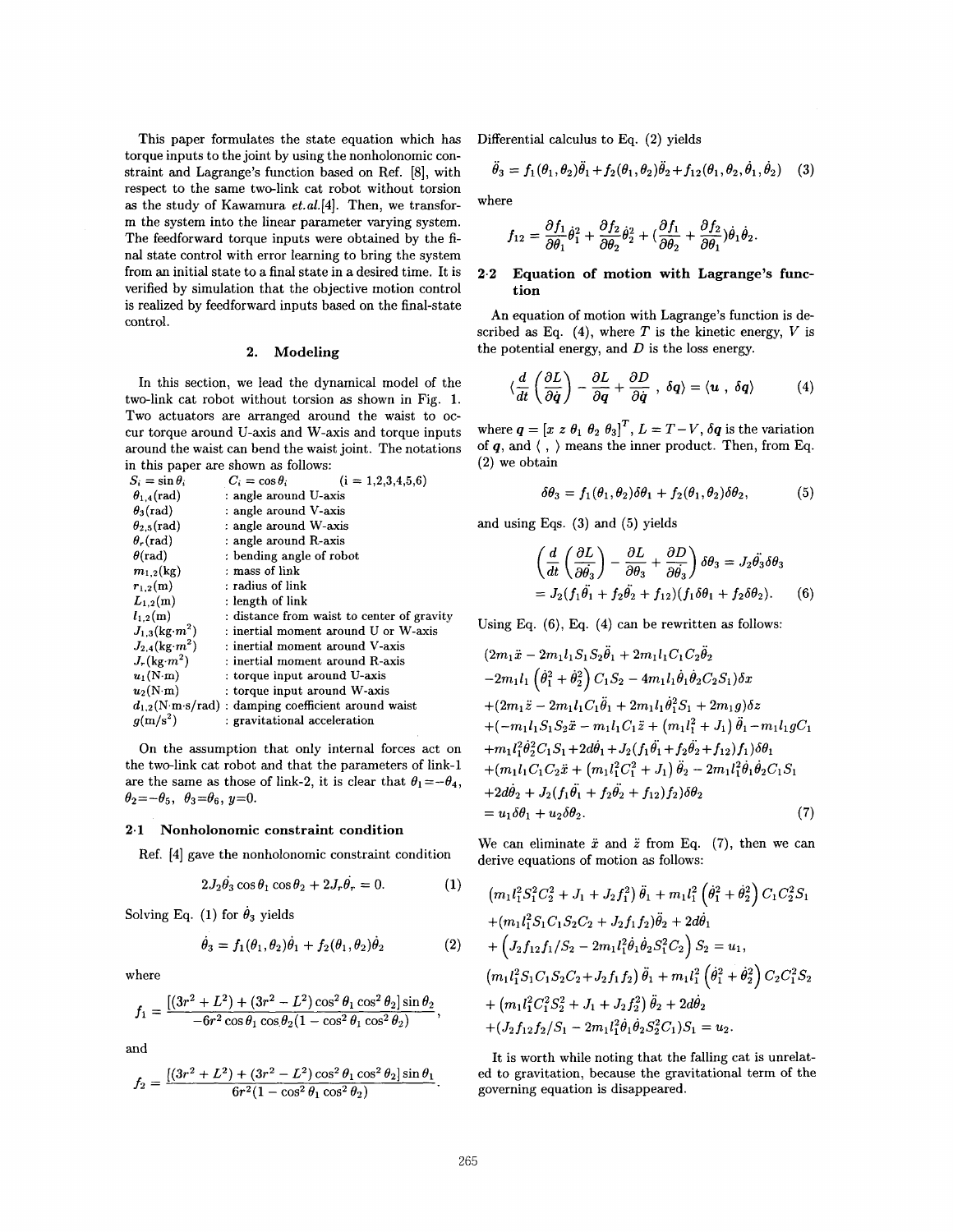The equation of motion for  $\theta_1$  and  $\theta_2$  can be described as follows:

$$
M(\Theta)\ddot{\Theta} + D\dot{\Theta} + H(\Theta,\dot{\Theta}) = \mathbf{u}.\tag{8}
$$

where  $M(\Theta)$ , *D* are  $2 \times 2$  matrices,

$$
\mathbf{u} = [u_1 \ u_2]^T, \quad \Theta = [\theta_1 \ \theta_2]^T, \quad H(\Theta, \dot{\Theta}) = [H_1 \ H_2]^T, \quad \text{wh}
$$
\n
$$
H_1 = m_1 l_1^2 \left( \dot{\theta}_1^2 + \dot{\theta}_2^2 \right) C_1 C_2^2 S_1 + (J_2 f_{12} f_1 / S_2 - 2m_1 l_1^2 \dot{\theta}_1 \dot{\theta}_2 S_1^2 C_2) S_2, \quad \text{and}
$$

and

$$
H_2 = (J_2 f_{12} f_1 / S_1 - 2m_1 l_1^2 \dot{\theta}_1 \dot{\theta}_2 S_2^2 C_1) S_1 + m_1 l_1^2 \left(\dot{\theta}_1^2 + \dot{\theta}_2^2\right) C_2 C_1^2 S_2.
$$

Since the nonlinear terms  $H\!\left(\boldsymbol{\varTheta},\dot{\boldsymbol{\varTheta}}\right)$  are remained, we transform the nonlinear system to a linear parameter varying system without approximation by adopting the following extended linearization[9] :

$$
p \times \sin \theta_i = p \times \frac{\sin \theta_i}{\theta_i} \times \theta_i \qquad (i = 1, 2) \tag{9}
$$

where  $p$  is an arbitrary polynomial. In Eq.  $(9)$  when  $\theta_i = 0$ , it is assumed that  $\sin \theta_i/\theta_i = 1$ . By using Eq. (9), matrix  $G\left(\mathbf{\Theta}, \dot{\mathbf{\Theta}}\right)$  that includes the nonlinear terms can be obtained so that the following relation is satisfied

$$
H\left(\boldsymbol{\Theta},\dot{\boldsymbol{\Theta}}\right)=G\left(\boldsymbol{\Theta},\dot{\boldsymbol{\Theta}}\right)\boldsymbol{\Theta}.\tag{10}
$$

By using Eqs. (2), (8), and **(lo),** the state equation of the linear parameter varying system is obtained as follows:

$$
\dot{x}_s = A_s(x_s)x_s + B_s(x_s)u, \qquad (11)
$$

where  $A_s(x_s)$  and  $B_s(x_s)$  include nonlinear terms, and *are* respectively shown **as** follows:

$$
A_s(x_s) = \begin{bmatrix} Q_{2\times 2} & I_{2\times 2} & Q_{2\times 1} \\ -M^{-1}G(\boldsymbol{\Theta}, \dot{\boldsymbol{\Theta}}) & -M^{-1}D & Q_{2\times 1} \\ Q_{1\times 2} & f_1 & f_2 & Q_{1\times 1} \end{bmatrix},
$$
  
\n
$$
B_s(x_s) = \begin{bmatrix} Q_{2\times 2} \\ M(\boldsymbol{\Theta})^{-1} \\ Q_{1\times 2} \end{bmatrix}, \text{ and } x_s = \begin{bmatrix} \boldsymbol{\Theta} \\ \boldsymbol{\Theta} \\ \theta_3 \end{bmatrix}.
$$

By the extended linearization method, we obtained the state equation of the linear parameter varying system whose coefficient matrices include the nonlinear terms.

# **3. Final-state control [lo]**

# **3.1 Formulation of augmented system with constraint of inputs**

Hyperbolic tangent function

$$
\mathbf{u} = f(\mathbf{v}) = \begin{bmatrix} \alpha_1 \tanh(v_1/\alpha_1) \\ \alpha_2 \tanh(v_2/\alpha_2) \\ \vdots \\ \alpha_m \tanh(v_m/\alpha_m) \end{bmatrix}
$$
 (12)

is introduced to give constraint of control input amplitude, where  $v$  is  $m \times 1$  vector.

Differentiation of Eq. (12) with respect to time yields

$$
\frac{df(v)}{dt} = \frac{df(v)}{dv}\frac{dv}{dt},\qquad(13)
$$

where

$$
\frac{df(v)}{dv} = \text{diag}\left[\frac{df(v_1)}{dv_1} \quad \frac{df(v_2)}{dv_2} \quad \cdots \quad \frac{df(v_m)}{dv_m}\right],
$$

and

$$
\frac{dv}{dt} = \left[\frac{dv_1}{dt} \quad \frac{dv_2}{dt} \quad \cdots \quad \frac{dv_m}{dt}\right]^T.
$$

If  $df(v)/dt$  passes an integrator,  $u = f(v)$  are not possible to exceed  $\pm \alpha_i (i = 1, 2, \dots, m)$  with any arbitrary value of  $dv/dt$  because of the property of the hyperbolic tangent function. The block diagram is shown in Fig. 2.



The system of Fig. **2** can be written as Eq. **(14)** 

$$
\dot{\boldsymbol{u}} = B_l(\boldsymbol{v}) \dot{\boldsymbol{v}} \tag{14}
$$

where

$$
B_l(v) = \text{diag}\left[\frac{df(v_1)}{dv_1} \quad \frac{df(v_2)}{dv_2} \quad \cdots \quad \frac{df(v_m)}{dv_m}\right].
$$

By using **Eqs. (11)** and **(14),** the augmented system is obtained **as** follows:

$$
\dot{\boldsymbol{x}} = A_c(\boldsymbol{x})\boldsymbol{x} + B_c(\boldsymbol{x})\dot{\boldsymbol{v}} \tag{15}
$$

where

$$
A_c(\boldsymbol{x}) = \begin{bmatrix} A_s(\boldsymbol{x}_s) & B_s(\boldsymbol{x}_s) \\ \boldsymbol{O}_{m \times n} & \boldsymbol{O}_{m \times m} \end{bmatrix},
$$
  

$$
B_c(\boldsymbol{x}) = \begin{bmatrix} \boldsymbol{O}_{n \times m} \\ B_l(\boldsymbol{v}) \end{bmatrix}, \text{ and } \boldsymbol{x} = \begin{bmatrix} \boldsymbol{x}_s \\ \boldsymbol{u} \end{bmatrix}.
$$

The augmented system, whose control inputs *U* do not exceed the ranges of  $\pm \alpha_i$ , and can have the value of zero at terminal points of the initial time and the final time, can be formulated.

#### **3.2 Final-state control with error learning**

Padé approximation method is used on the assumption of zero-order holding of input. Eq. (15) can be discretized in every sampling period  $\Delta t$  as Eq. (16).

$$
x(k+1) = A(k)x(k) + B(k)v_d(k)
$$
 (16)  

$$
(k = 0, 1, \dots, N)
$$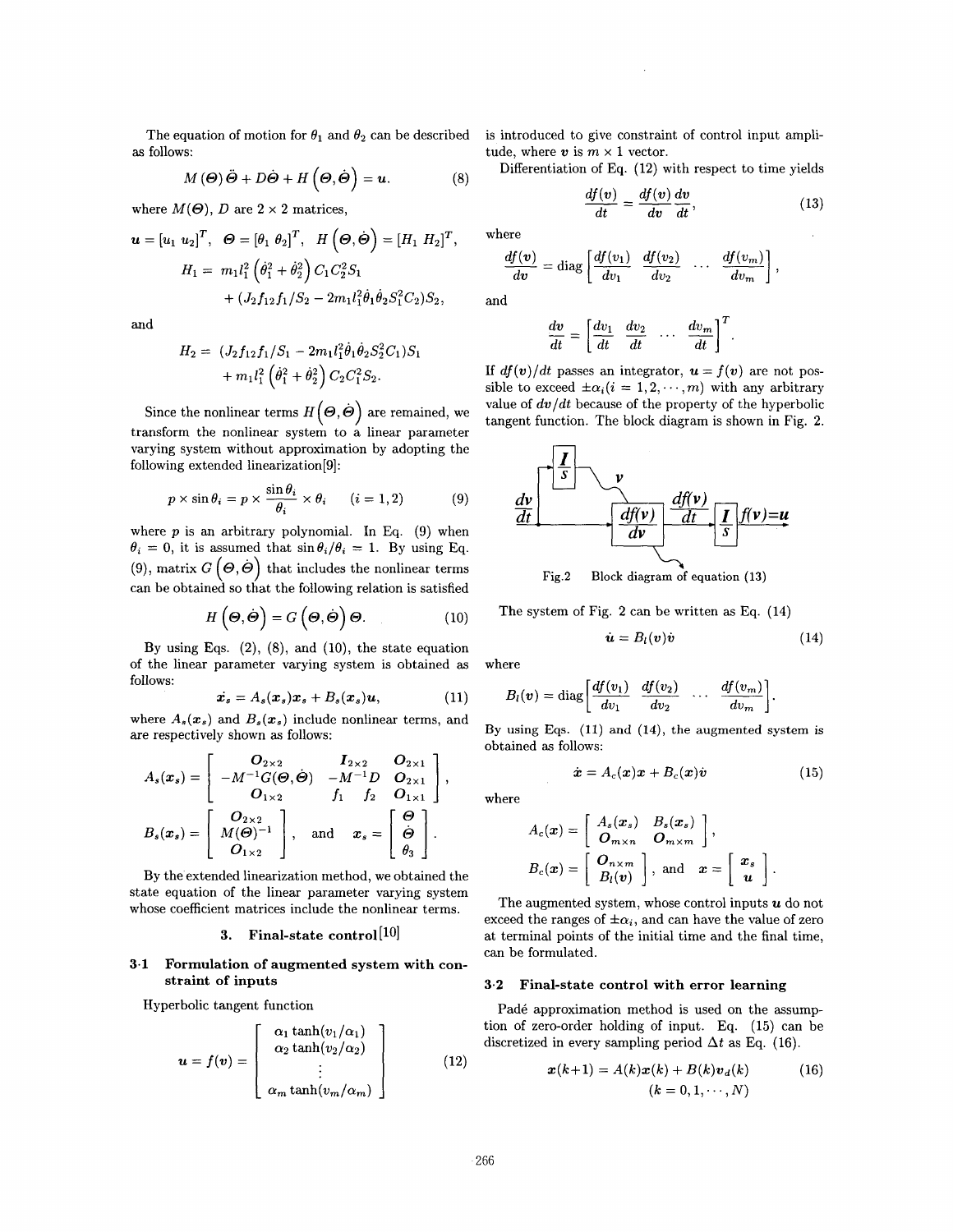<span id="page-3-0"></span>where

$$
A(k) = A_c (\boldsymbol{x} (k)) \left( \boldsymbol{I} - \frac{\Delta t}{2} A_c (\boldsymbol{x} (k)) \right)^{-1} \Delta t + \boldsymbol{I},
$$

and

$$
B(k) = B_c(\pmb{x}(k)) \left( \pmb{I} - \frac{\Delta t}{2} A_c(\pmb{x}(k)) \right)^{-1} \Delta t.
$$

Then, we introduce the method to obtain the feedforward inputs  $V_{nl}$  that can bring the system from the initial state  $x(0)$  to the final desired state  $x^{\circ}$  in a terminal time. The final state of the system  $x(N)$  that is brought by suitable feedforward inputs  $v_d(k)(k = 0, 1, \dots, N)$  from the initial state  $x(0)$  at an objective time  $N\Delta t$  can be written as follows:

$$
x(N) = A(N-1)A(N-2)\cdots A(0)x(0) + U_{nl}V_{nl}, \qquad (17)
$$

where

$$
U_{nl} = [A(N-1)\cdots A(1)B(0), \cdots, A(N-1)B(N-2), B(N-1)],
$$

and

$$
V_{nl} = \text{col}(v_d(0), v_d(1), \cdots, v_d(N-1)).
$$
 (18)

If the system reachability matrix  $U_{nl}$  is invariant, the feedforward input  $V_{nl}$  to reach the final desired state  $x^o$ after a control time  $N\Delta t$  by the final-state control [11] is obtained as follows:

$$
V_{nl} = U_{nl}^T (U_{nl} U_{nl}^T)^{-1} (\boldsymbol{x}^{\circ} - A(N-1) \cdots A(0) \boldsymbol{x}(0)). \quad (19)
$$

However, because the reachability matrix  $U_{nl}$  changes with input  $V_{nl}$ , the actual final state  $x(N)$  can not reach the desired state  $x^o$  at an objective time  $N\Delta t$  and the final error causes.

The input  $\Delta V$  to compensate the final error vector  $e = x^{\degree} - x(N)$  is given as follows:

$$
\Delta V = U_{nl}^T (U_{nl} U_{nl}^T)^{-1} e. \tag{20}
$$

To keep the change of  $U_{nl}$  small, and to improve convergent property of the final error by multiplying learning coefficient  $\gamma(0 < \gamma \leq 1)$  by  $\Delta V$  the input  $V_{nl}$  is renewed **as** follows:

$$
V_{nl} + \gamma \Delta V \to V_{nl}.\tag{21}
$$

After repeating the procedure until the sum of squares of final error  $e$  is small enough, the feedforward input  $V_{nl}$ will be obtained to bring the system to the desired state  $x^{\circ}$ .

#### **4. Simulation**

# **4.1 Learning condition**

cat robot **as** follows: Ref.  $[4]$  defined the twisting rate  $R_t$  of the two-link

$$
R_t = \frac{\dot{\theta}_r + \dot{\theta}_3}{\dot{\theta}_3}.
$$
 (22)

Using nonholonomic constraint condition Eq. **(2),** we can rewrite Eq. **(22)** as follows:

$$
R_t = 1 - \frac{\cos \theta}{1 - \left(\frac{1}{2} - \frac{2}{3} \left(\frac{l}{r}\right)^2\right) \sin^2 \theta},\tag{23}
$$

where

$$
\cos \theta = \cos \theta_1 \cos \theta_2. \tag{24}
$$

According to the analysis result of Ref. **[4],** to realize the same twisting rate, a fat cat needs to make her bending angle  $\theta$  larger than a slim cat.

In experiments of Ref. [5], bending angle  $\theta$  was assumed to be kept invariant, and twisting rate of the cat robot was given as  $0.5(R_t = 0.5)$ . Although the swing motion of the waist was controlled by a sinusoidal input, and the cat robot could change the posture **[5],** the final state was not clear. In this paper, we do not keep the bending angle  $\theta$  invariant, and we aim at making the final error that includes final angular velocities small enough. The specifications of dynamical model in simulations are the same as those of the experimental setup of Ref. *[5].*  They are shown in Table **1.** 

**Table 1 Specifications of a slim cat robot** 

| Length of link            | $L_1$          | 0.45    |
|---------------------------|----------------|---------|
| (m)                       | $L_{2}$        | 0.45    |
| Center of gravity         | $l_1$          | 0.225   |
| (m)                       | l <sub>2</sub> | 0.225   |
| Radius of link            | $r_1$          | 0.06    |
| (m)                       | r <sub>2</sub> | 0.06    |
| Mass of link              | m <sub>1</sub> | 2.2     |
| (kg)                      | m <sub>2</sub> | 2.2     |
|                           | $J_1$          | 0.0391  |
| Inertia of link           | $J_2$          | 0.00396 |
| (kg·m <sup>2</sup> )      | $J_3$          | 0.0391  |
|                           | $J_4$          | 0.00396 |
| Joint damping             | $d_1$          | 0.1     |
| $(N \cdot m \cdot s/rad)$ | $d_2$          | 0.1     |

By referring to the photograph of the falling cat reported in Ref. **[4],** we can separate the twisting motion of a falling cat into two steps. The first step is that the cat turns  $\theta_3$  from  $0^\circ$  to  $-180^\circ$ . At this point, the cat is almost in straight posture  $(\theta = 0)$ . From the posture to the state that the cat bends her waist so that she can land on her feet is the second step. In this paper, because the motion of the second step is in the plane that lies at right angle at U-axis, it is considered that the motion is easily realized only by the torque input around U-axis.

**Table 2 Learning condition** 

| Sampling time                 | $\Delta t = 0.002$ s                                                                      |
|-------------------------------|-------------------------------------------------------------------------------------------|
| Control time                  | $T = 0.64s$                                                                               |
| Coefficient of error learning | $\gamma=0.1$                                                                              |
| Initial state                 | $x(0) = [-10^{\circ} 0 0 0 0 0 0]$                                                        |
| Final desired state           | $x^{\circ} = \begin{bmatrix} -0.001^{\circ} & 0 & 0 & 0 & 0 & -180^{\circ} \end{bmatrix}$ |
| Limit of control input        | $\alpha_1 = 2N \cdot m$ $\alpha_2 = 4N \cdot m$                                           |
| Tolerance error               | $2 \times 10^{-7}$                                                                        |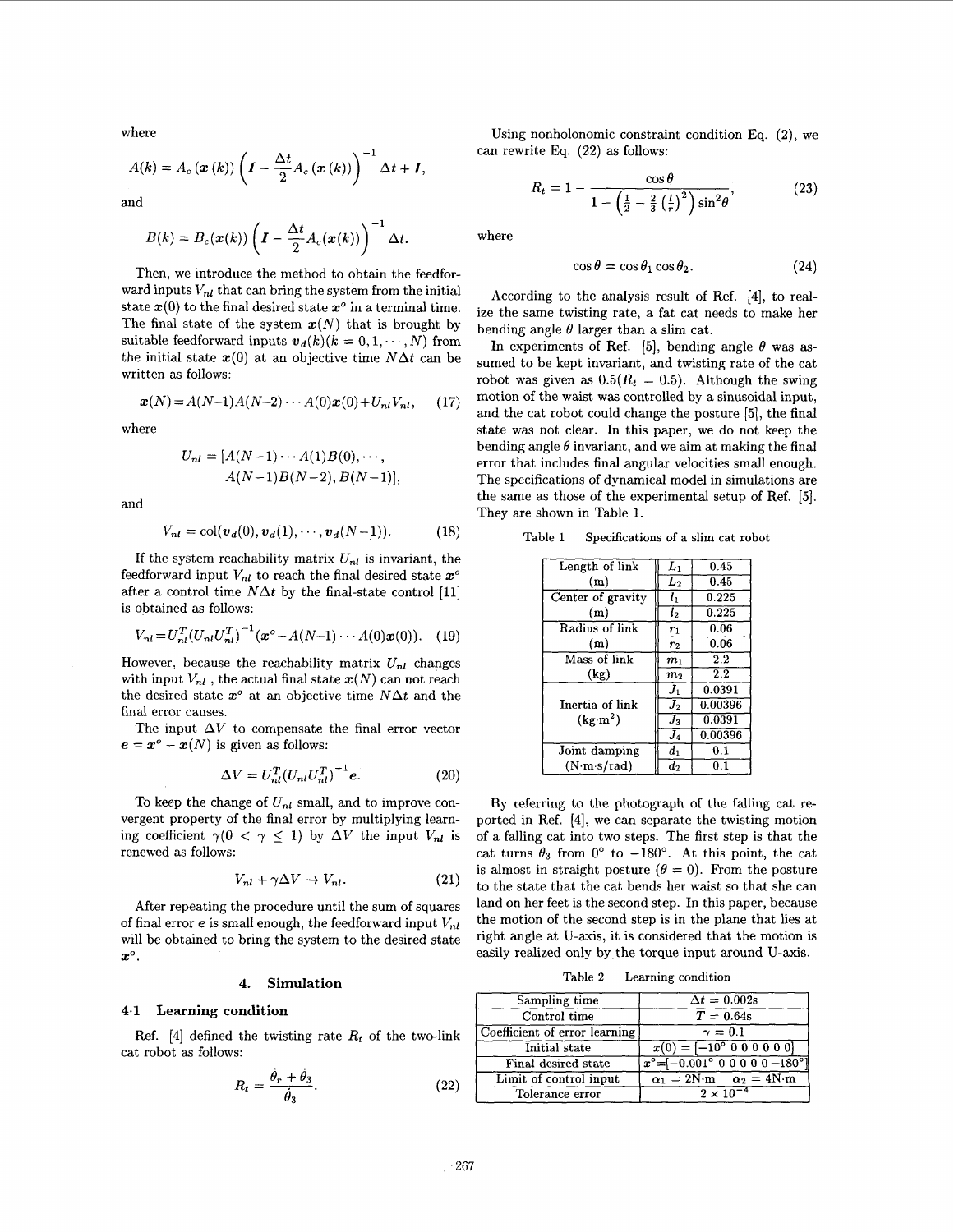So we only pay attention to the first step. If the final states of  $\theta_1$  and  $\theta_2$  are equal to zero degree, and the denominator of **Eq. (2)** is equal to zero, it is impossible to calculate error learning. So the final state of  $\theta_1$  =  $-0.001^{\circ}$  is given. The condition of learning is shown in [Table](#page-3-0) **2.** 

# **4.2 Simulation of twisting motion of a slim cat**



The result of simulation is shown in Fig. 3. The sinusoidal initial inputs  $u_{10}, u_{20}$  with two periods in control time **0.64s** are given in Fig. 3(a). Particularly, it is necessary for  $u_{20}$  to be large in about first 0.2s. After 86 times of learning, torque inputs are obtained so that the squared final-state error converges to  $2 \times 10^{-4}$ . and the constraint of input amplitude is satisfied. From Fig. 3(c), (d), and (e), it is seen that  $\theta_1 \cong 0$ ,  $\theta_2 \cong 0$ ,  $\theta_3 \approx -180^\circ$ ,  $\theta_1 \approx 0$ ,  $\theta_2 \approx 0$  at the final time. The final error of  $\theta_3$  is about  $-0.5$  degree. Furthermore, the change of the twisting rate of the cat is shown in Fig. 3(f). The maximum value of the bending angle is about 30 degree from Fig.  $3(g)$ . The animation of a falling cat every 0.08s is shown in Fig. **4.** Although the shape of robot is cylinder actually, in order to distinguish the back from the belly, the robot is shown **as** pentagonal columns, and the back is hatched. From Fig.  $4(d)$ , we can see that the cat robot is bending backward. This is one of the reasons why the cat can realize the twisting motion.



#### **4.3 Simulation of twisting motion of a fat cat**

In this section, the result of simulation of a fat cat whose  $r_1 = r_2 = 0.12$ m is shown. Initial inputs  $u_{10}, u_{20}$ used are the inputs obtained for a slim cat. Fig. 5(b) shows the obtained torque inputs for the fat cat. From Fig. 5(b) it is seen that the constraint of input amplitudes are satisfied. Because larger torque inputs are necessary for a fat cat than a slim cat, the inputs are saturated. From Fig. 5(c) and (d), it is seen that  $\theta_1 \cong 0$ ,  $\theta_2 \approx 0$ ,  $\theta_3 \approx -180^\circ$  at the final time. The final error of  $\theta_3$  is about  $-1.1$  degree. Furthermore, the final angular velocity of  $\theta_3$  is almost 0 rad/s. The change of the twisting rate of the cat is shown in Fig. 5(e). The maximum value of the bending angle is about  $53^{\circ}$  from Fig. 5(f). To secure the same twisting rate of the cat, the larger bending angle  $\theta$  is necessary than a slim cat. The animation of a falling cat every 0.08s is shown in Fig. **6.**